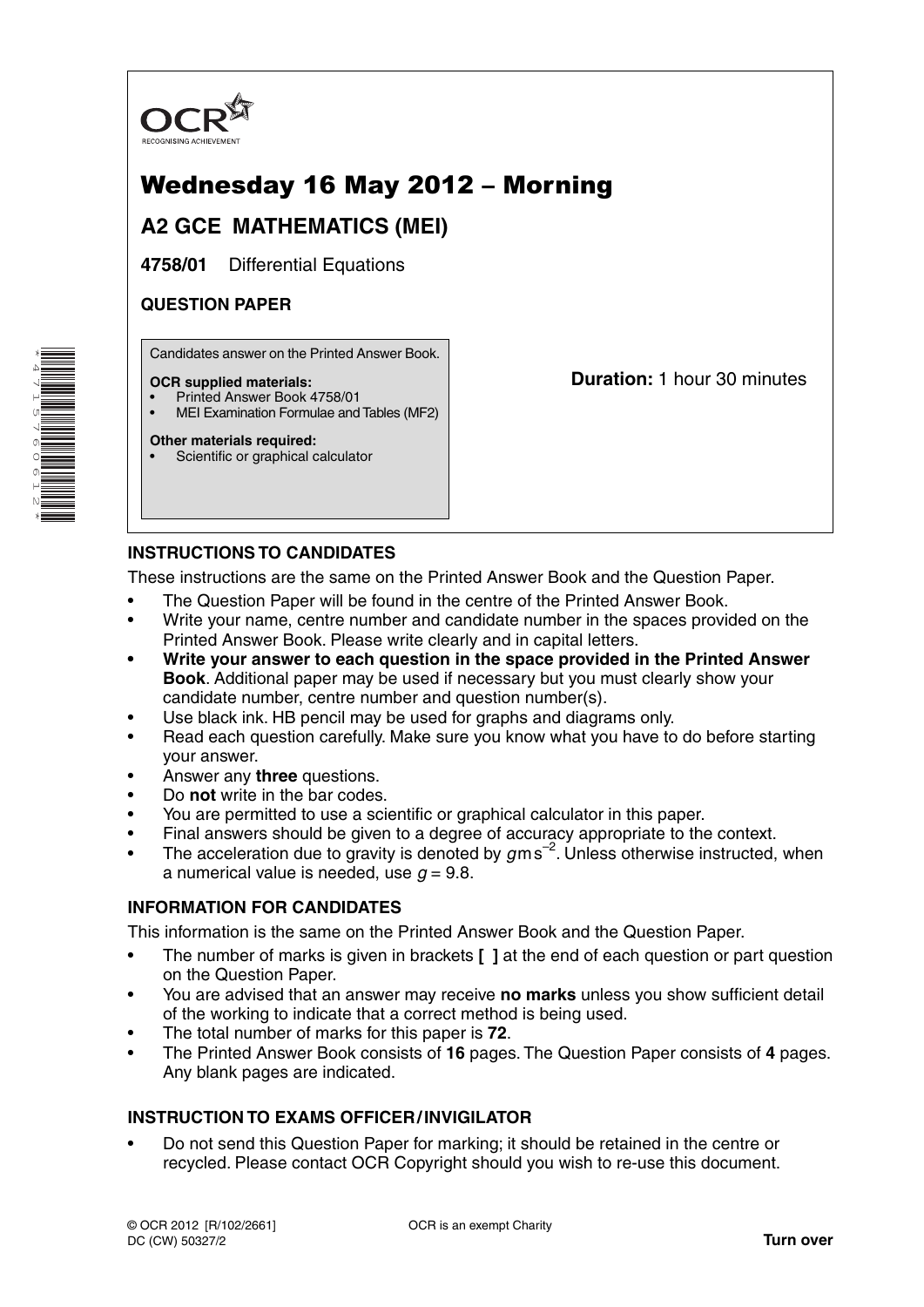**1** Some differential equations of the form

$$
\frac{d^2y}{dx^2} + 6\frac{dy}{dx} + 9y = f(x)
$$

are to be solved.

First consider the case  $f(x) = x^2$ .

- **(i)** Find the general solution for *y* in terms of *x*. **[9]**
- **(ii)** Find the particular solution subject to the conditions  $y = 0$ , d*y*  $\frac{dy}{dx} = 0$  when  $x = 0$ . [5]

Now consider the case  $f(x) = e^{-3x}$ .

- **(iii)** Explain why neither  $ae^{-3x}$  nor  $axe^{-3x}$  will be a particular integral for the differential equation. **[1]** 
	- **(iv)** State an appropriate form for a particular integral and hence find the general solution. **[7]**
	- **(v)** State with reasons whether it is possible to have particular solutions for which
		- (*A*) *y* is positive for all values of *x*,
		- (*B*) *y* is negative for all values of *x*. **[2]**
- 2 A parachutist of mass *m* kg falls vertically from rest. After she has fallen *x* m, her speed is *v* m s<sup>−1</sup>. The forces acting on her are her weight and a resistance force of magnitude  $mkv^2$  N, where k is a constant.
	- **(i)** Show that her motion is modelled by the differential equation

$$
v \frac{dv}{dx} = g - kv^2
$$
  
and solve this to show that  $v^2 = \frac{g}{k} (1 - e^{-2kx}).$  [8]

(ii) Given that her terminal speed is  $55 \text{ ms}^{-1}$ , calculate *k*. [1]

When her speed is  $54 \text{ m s}^{-1}$ , she opens her parachute. The motion is now modelled by assuming that the magnitude of the resistance force instantaneously changes to 0.1*mgv* N. The time from the parachute opening is *t* seconds.

- **(iii)** Formulate and solve a differential equation to find *v* in terms of *t*. **[8]**
- (iv) Calculate the time it takes for her speed to reduce to  $12 \text{ ms}^{-1}$ . . **[1]**
- **(v)** Calculate the distance she falls from the point at which she opens her parachute to the point at which her speed is  $12 \text{ m s}^{-1}$ . . **[6]**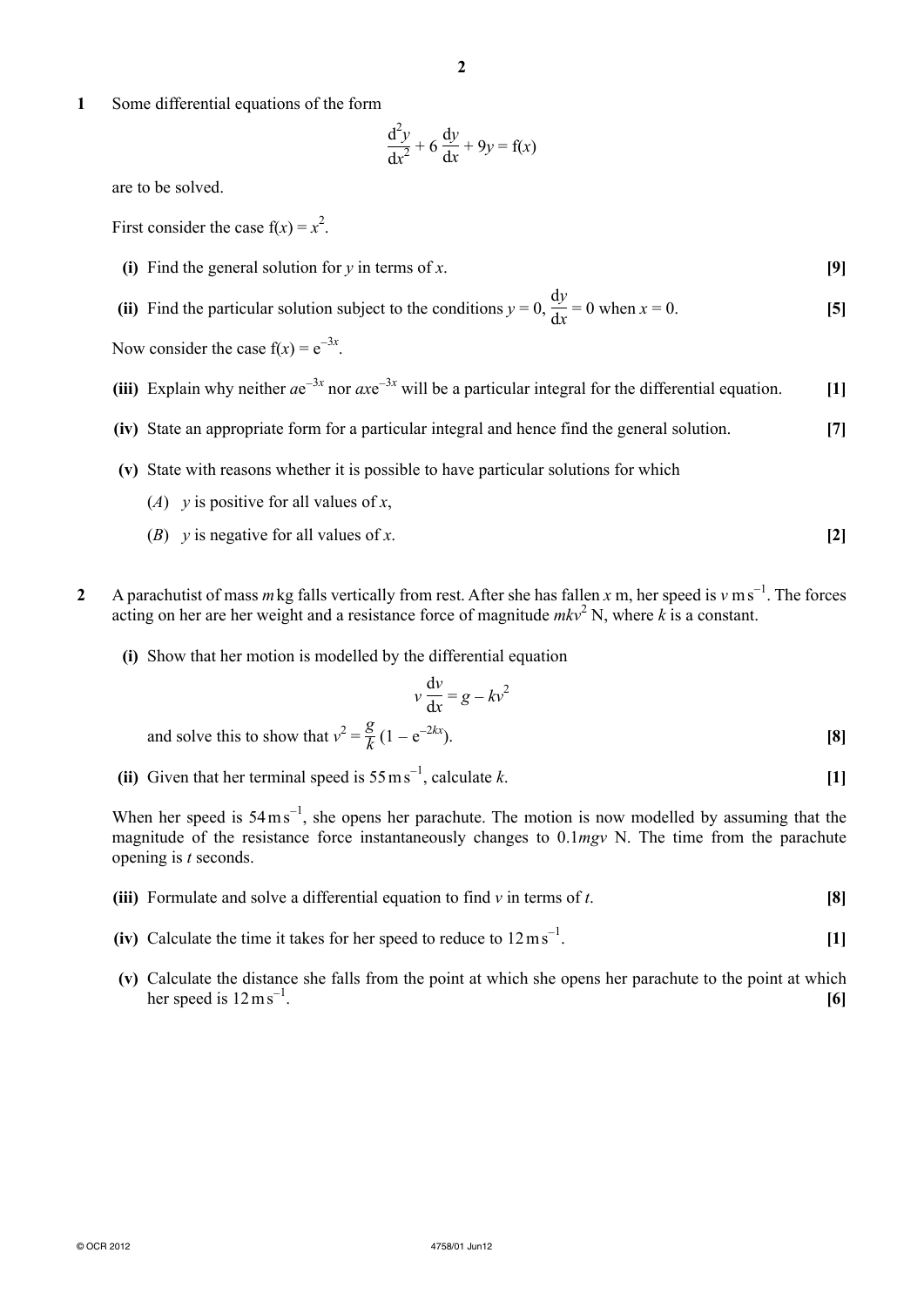**3** The differential equation *x* d*y*  $\frac{dy}{dx}$  – 2*y* = *x*<sup>3</sup> sin *x* is to be solved.

- **(i)** Find the general solution for *y* in terms of *x*. **[8]**
- **(ii)** Find the particular solution subject to the condition  $y = 0$  when  $x = \pi$ . Sketch the solution curve for  $0 \leq x \leq 4\pi$ . **[5]**

 Now consider the differential equation *x* d*y*  $\frac{dy}{dx} - 2y^2 = 0.$ 

 **(iii)** Find the general solution for *y* in terms of *x*. **[5]**

 Now consider the differential equation *x* d*y*  $\frac{dy}{dx} - 2y^2 = x^3 \sin x.$ 

This is to be solved numerically using Euler's method. The algorithm is given by  $x_{r+1} = x_r + h$ ,  $y_{r+1} = y_r + hy'_r$  with  $(x_0, y_0) = (3.14, 0)$ .

- **(iv)** Use a step length of 0.01 to estimate *y* when  $x = 3.16$ . [5]
- **(v)** How could this estimate be improved? **[1]**
- **4** The simultaneous differential equations

$$
\frac{dx}{dt} = -2x - y + 6,
$$
  

$$
\frac{dy}{dt} = x - 2y + 7,
$$

are to be solved.

- **(i)** Eliminate *y* to obtain a second order differential equation for *x* in terms of *t*. Hence find the general solution for *x*. **[12]**
- **(ii)** Find the corresponding general solution for *y*. **[3]**

Initially  $x = 7$  and  $y = 0$ .

 **(iii)** Find the particular solutions. **[4]**

As 
$$
t \to \infty
$$
,  $\frac{y}{x} \to k$ .

**(iv)** State the value of *k* and show that  $y = kx$  for infinitely many values of *t*. [5]